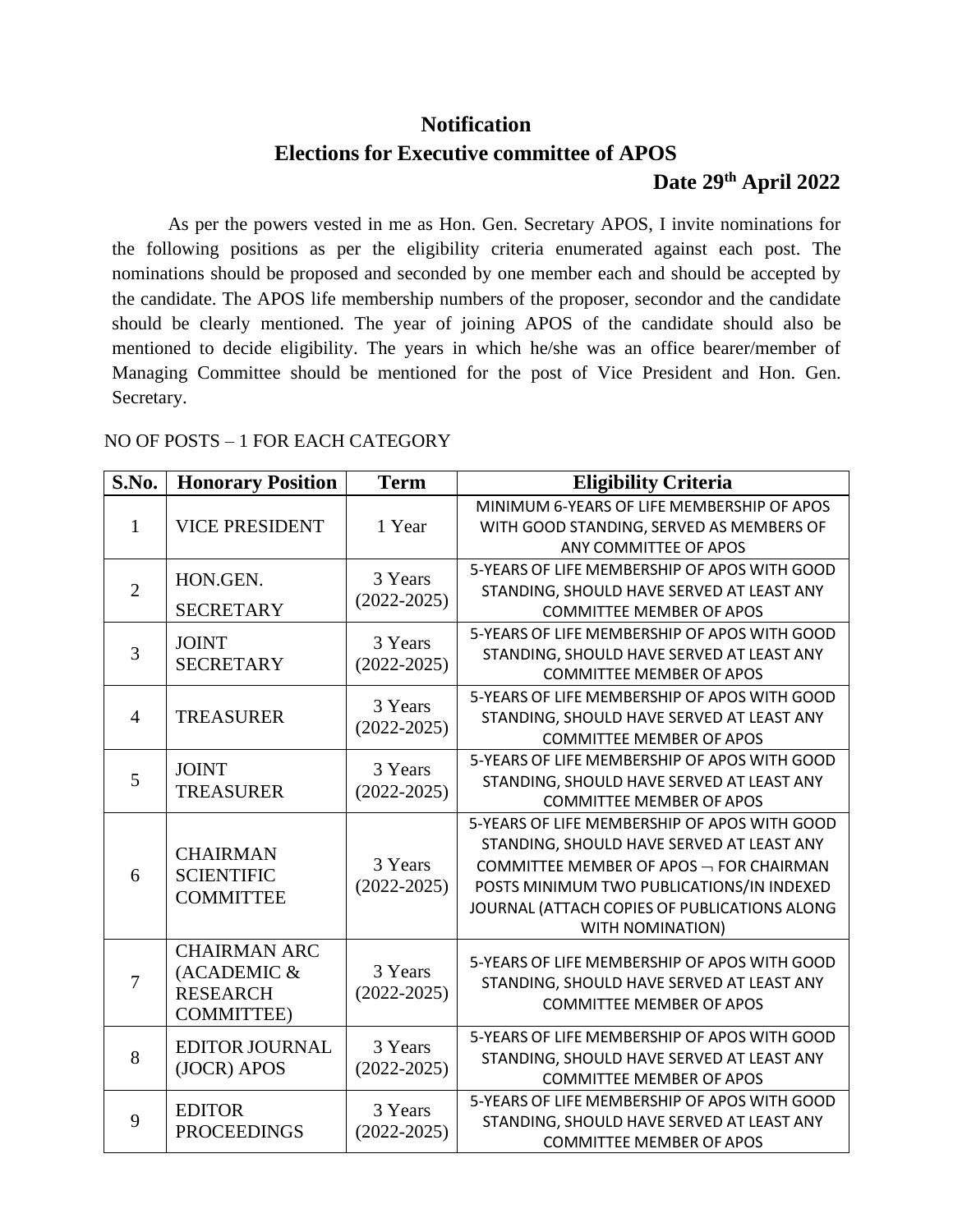## **Schedule of Election:**

| Last date for receipt of Nominations $-$ 30 <sup>th</sup> JUNE 2022 by 5pm |                                      |
|----------------------------------------------------------------------------|--------------------------------------|
| Date of Scrutiny                                                           | $-$ 1 <sup>st</sup> JULY 2022 by 5pm |
| <b>Last Date of Withdrawal</b>                                             | 31 <sup>ST</sup> JULY 2022 BY 5 PM   |

 **PHYSICAL VOTING (IF NECESSARY ) @ ASRAM MEDICAL COLLEGE, ELURU on**

 **14th OCTOBER 2022 (First day of conference till 2pm)**

 **ONLINE VOTING (IF NECESSARY )** -**ST SEPTEMBER 2022 TO 30TH SEPTEMBER 2022**

The nominations must be sent in a sealed cover  $\&$  scanned copy should be e-mailed to me at –

## **DR NADELLA VISHNUVARDHAN**

### **SECRETARY-ANDHRA PRADESH OPHTHALMIC SOCIETY (APOS),**

### **SANKARA NETRA CHIKITSALAYA**

**FEDERAL BANK BUILDING, PINNAMANENI POLYCLINIC ROAD,**

**GAYATHRI NAGAR, NIRMALA CONVENT JUNCTION, VIJAYAWADA-520008.**

**Email ID** – [secretaryapos59@gmail.com](mailto:secretaryapos59@gmail.com)

**Contact No**. - **9440189478**

**Nomination form can be downloaded from our official website** - [www.apos.co.in](http://www.apos.co.in/)

## **ELECTION COMMISION –**

1) DR. V.KRISHNA MURTHY- TIRUPATI

2) DR. SUDHAKAR- KURNOOL

3) DR.T. SATYANARAYANA REDDY- ANAPARTHI

### **Elections shall be conducted in accordance with the Bylaws of APOS Constitution.**

## **Article VII: Election Procedure**

1. Honorary General Secretary shall invite nominations for various posts for election, a minimum of 90 days before the conference date. The nominations should be received on or before the date specified by the secretary.